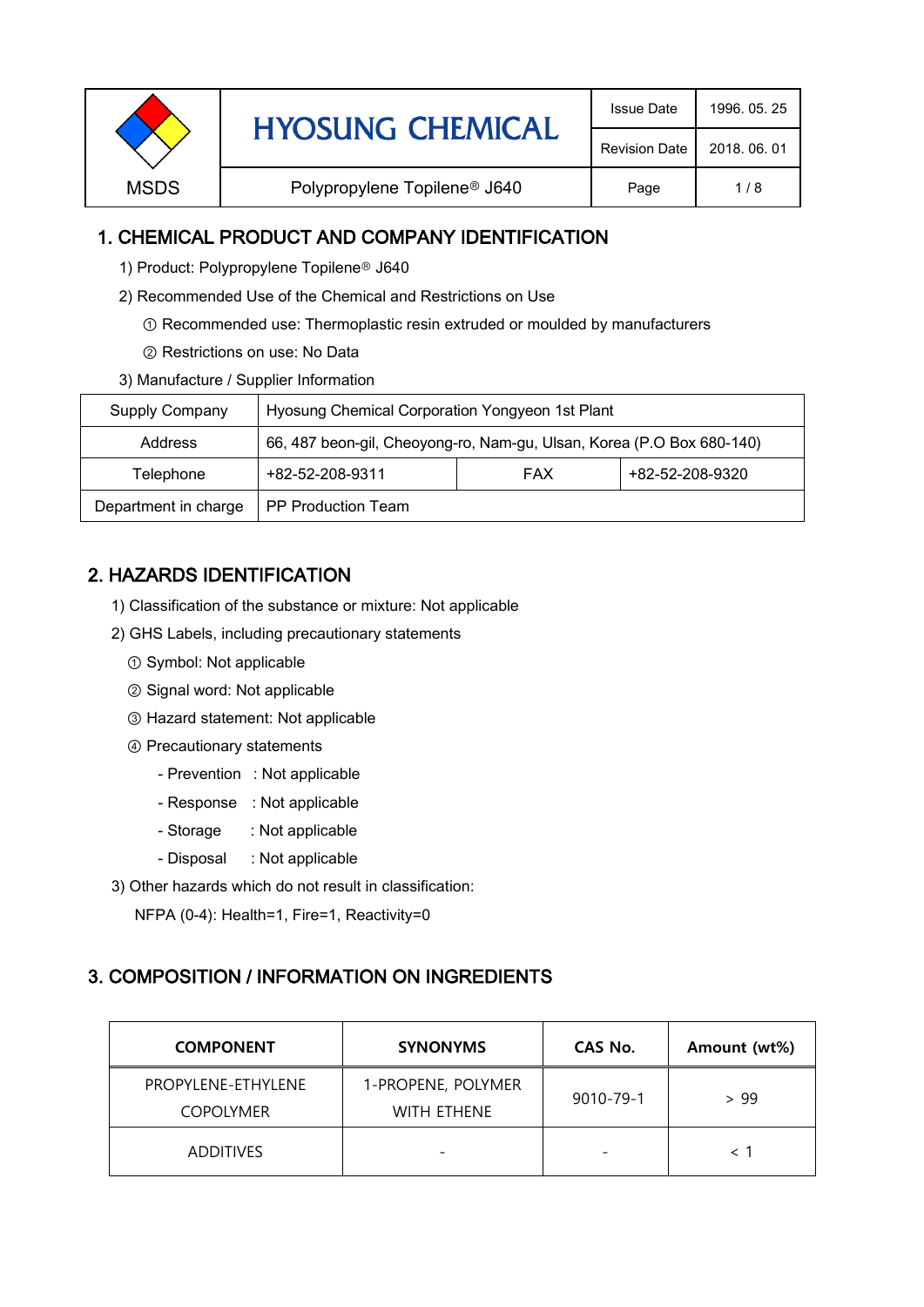|             | <b>HYOSUNG CHEMICAL</b>                  | <b>Issue Date</b> | 1996, 05, 25 |
|-------------|------------------------------------------|-------------------|--------------|
|             | <b>Revision Date</b>                     | 2018, 06, 01      |              |
| <b>MSDS</b> | Polypropylene Topilene <sup>®</sup> J640 | Page              | 2/8          |

#### 4. FIRST AID PROCEDURES

- 1) Eye Contact
	- · In case of contact with substance, rinse your eyes immediately with running water for at least 20 minutes.
	- · Take medical action.
- 2) Skin Contact
	- · In case of contact with substance, rinse your skin immediately with running water for at least 20 minutes.
	- · Remove contaminated cloths including shoes immediately.
	- · Take medical action.
- 3) Inhalation
	- · Take medical action.
	- · Move into fresh air.
	- · If short of breathing, provide oxygen supply system.
- 4) Ingestion
	- · Do not put anything into the mouth of an unconscious person.
	- · Take medical action.
- 5) First-Aid Treatment and Information on Medical Doctors
	- · Let a medical provider know about the substance and take appropriate protection.

# 5. FIRE FIGHTING MEASURES

- 1) Suitable (Unsuitable) Extinguishing Media
	- · Extinguishing media: Water, Carbon dioxide, Extinguishing powder, Firefighting foam
	- · Unsuitable Extinguishing media: No data
	- · Large fire: Firefighting, Water spray
- 2) Specific Hazards from Chemical Material
	- · Toxicant from combustion: Pyrolysis or combustion cause irritative gases or carbon dioxides.
- 3) Fire Fighting Procedures and Equipment
	- · If it can be done without risk, move container from fire area.
	- · If it will be leak, do not spray high-pressure water stream.
	- · Dike for later processing.
	- · Use extinguishing agents appropriate for surrounding fire.
	- · Avoid inhalation of materials and combustion products.
	- · Up the wind and avoid low area.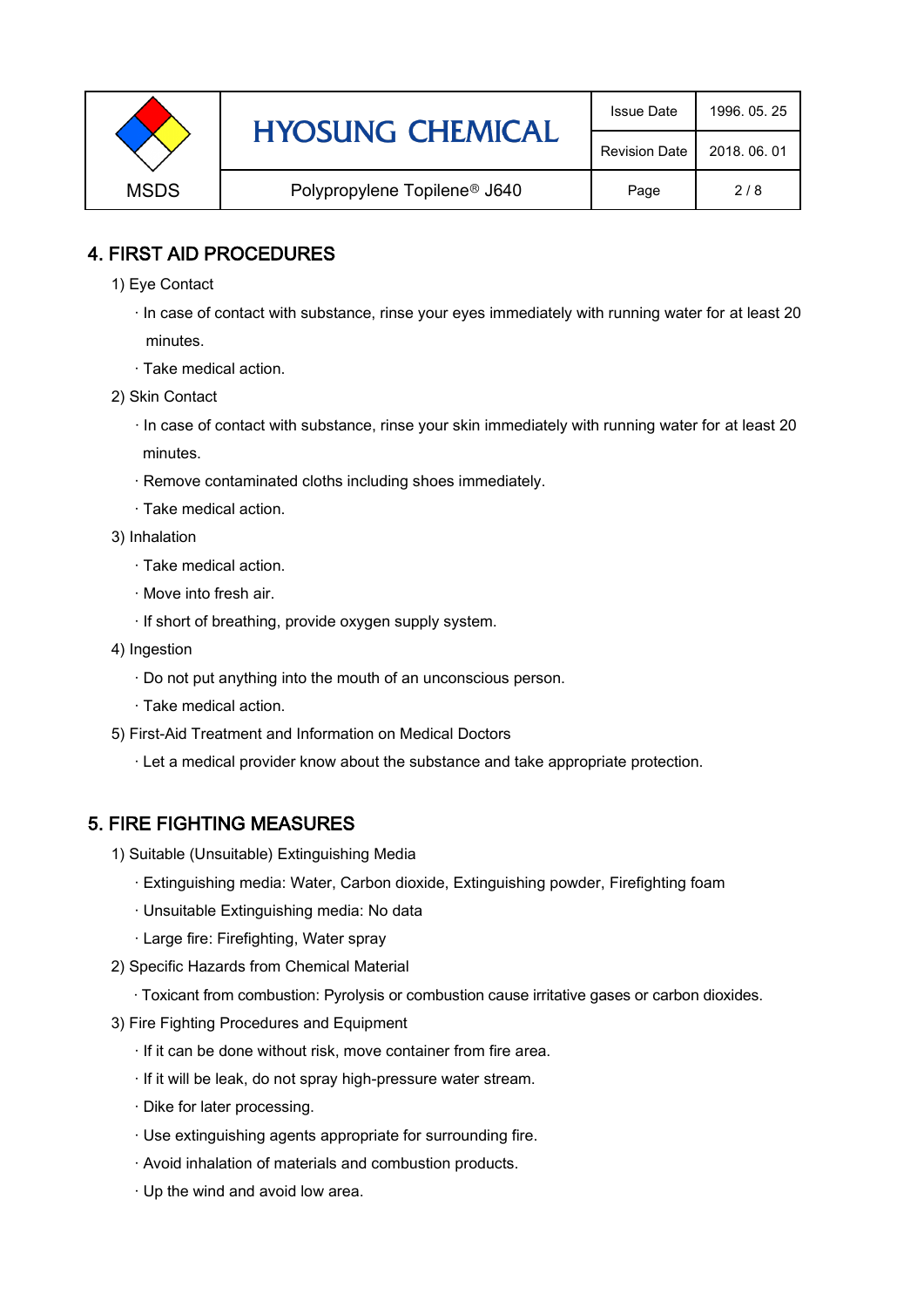|             | <b>HYOSUNG CHEMICAL</b>                  | <b>Issue Date</b> | 1996, 05, 25 |
|-------------|------------------------------------------|-------------------|--------------|
|             | <b>Revision Date</b>                     | 2018, 06, 01      |              |
| <b>MSDS</b> | Polypropylene Topilene <sup>®</sup> J640 | Page              | 3/8          |

#### 6. ACCIDENTAL RELEASE MEASURES

- 1) Personal Precautions, Protective Equipment and Emergency Procedures
	- · Remove all flammable sources.
	- · If it is not dangerous, stop leaking.
	- · Take caution of substances and conditions that should be avoided.
	- · Ventilate properly.
	- · Do not touch the effluents or walk around the area.
	- · Prevent producing dust.
- 2) Environmental Precautions
	- · Release to air: Not available
	- · Release to soil: Not available
	- · Release to water: Not available
- 3) Purification and Removal Methods
	- · Small leak: Put in proper containers for waste.
	- ,· Large leak: To minimize the spread, cover it with plastic sheets or water-proof cloths and keep it away from water.

#### 7. HANDLING AND STORAGE

- 1) Handling
	- · Avoid direct physical contact.
	- · Wash thoroughly after use.

· Take precautionary measures to prevent against explosion risks, as all types of polymers may develop dust during transporting or grinding of granules.

- 2) Storage
	- · Keep stored in airtight containers.
	- · Keep stores in a cool, dry place.
	- · Place in an appropriate space in compliance with local regulation.

#### 8. EXPOSURE CONTROLS AND PERSONAL PROTECTION

- 1) Exposure Limits and Biological Exposure Limits of Chemical
	- · KOSHA: No data
	- · AIHA: No data
	- · ACGIH: No data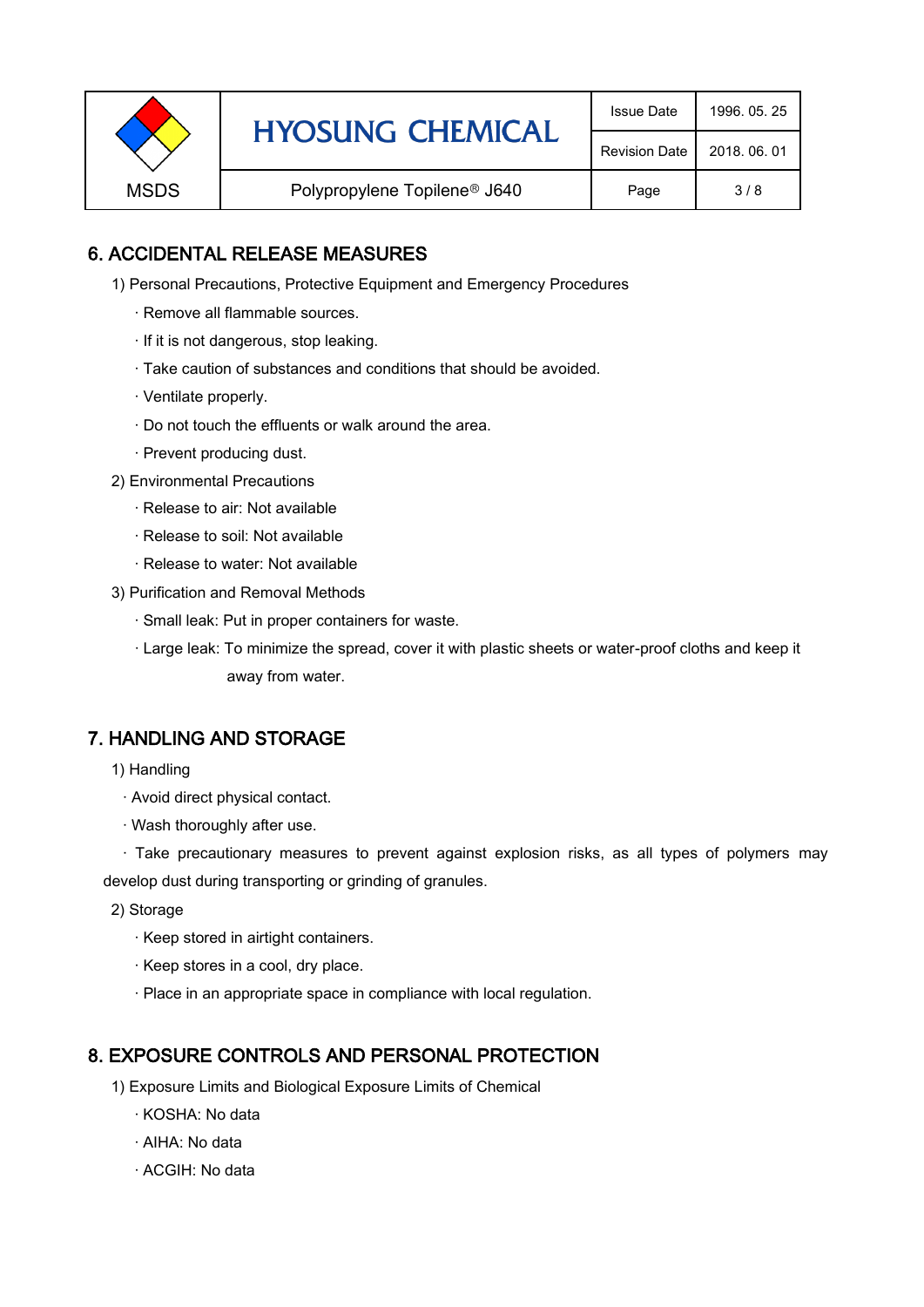|             | <b>HYOSUNG CHEMICAL</b>                  | <b>Issue Date</b>    | 1996, 05, 25 |
|-------------|------------------------------------------|----------------------|--------------|
|             |                                          | <b>Revision Date</b> | 2018, 06, 01 |
| <b>MSDS</b> | Polypropylene Topilene <sup>®</sup> J640 | Page                 | 4/8          |

- · OSHA: No data
- · Biological exposure limits: No data
- 2) Engineering Management
	- · Install local ventilation system.

· Ventilation equipment should be explosion-proof if explosive concentrations of dust, vapor of fume are present.

- 3) Personal Protective Equipment
	- ① Respiratory protection
		- · Use approved respirator if unable to control airborne dust, fumes, and vapor.
	- ② Eyes protection
		- · The wearing of chemical safety goggles or face shield is recommended.
		- · Install eyes washing facilities and quick drench shower near work areas.
	- ③ Hands protection
		- · The wearing of protective gloves is recommended to prevent exposure.
	- ④ Human body protection
		- · The wearing of protective clothing is recommended to prevent exposure.

# 9. PHYSICAL AND CHEMICAL PROPERTIES

- 1) Appearance: White pellet
- 2) Odor: Odorless
- 3) Odor Threshold: No data
- 4) pH: No data
- 5) Melting / Freezing Point: 130 ~ 170 ℃
- 6) Initial Boiling Point or Boiling Point Range: No data
- 7) Flash Point: No data
- 8) Evaporation Rate: No data
- 9) Flammability (Solid, Gas) : No data
- 10) Upper / Lower Flammability or Explosive Limits: No data
- 11) Vapor Pressure: No data
- 12) Solubility: Insoluble
- 13) Vapor Density: No data
- 14) Relative Density: 0.88~0.92 kg/L (at 20℃)
- 15) N-Octane / Water Partition Coefficient: No data
- 16) Auto Ignition Temperature: 400℃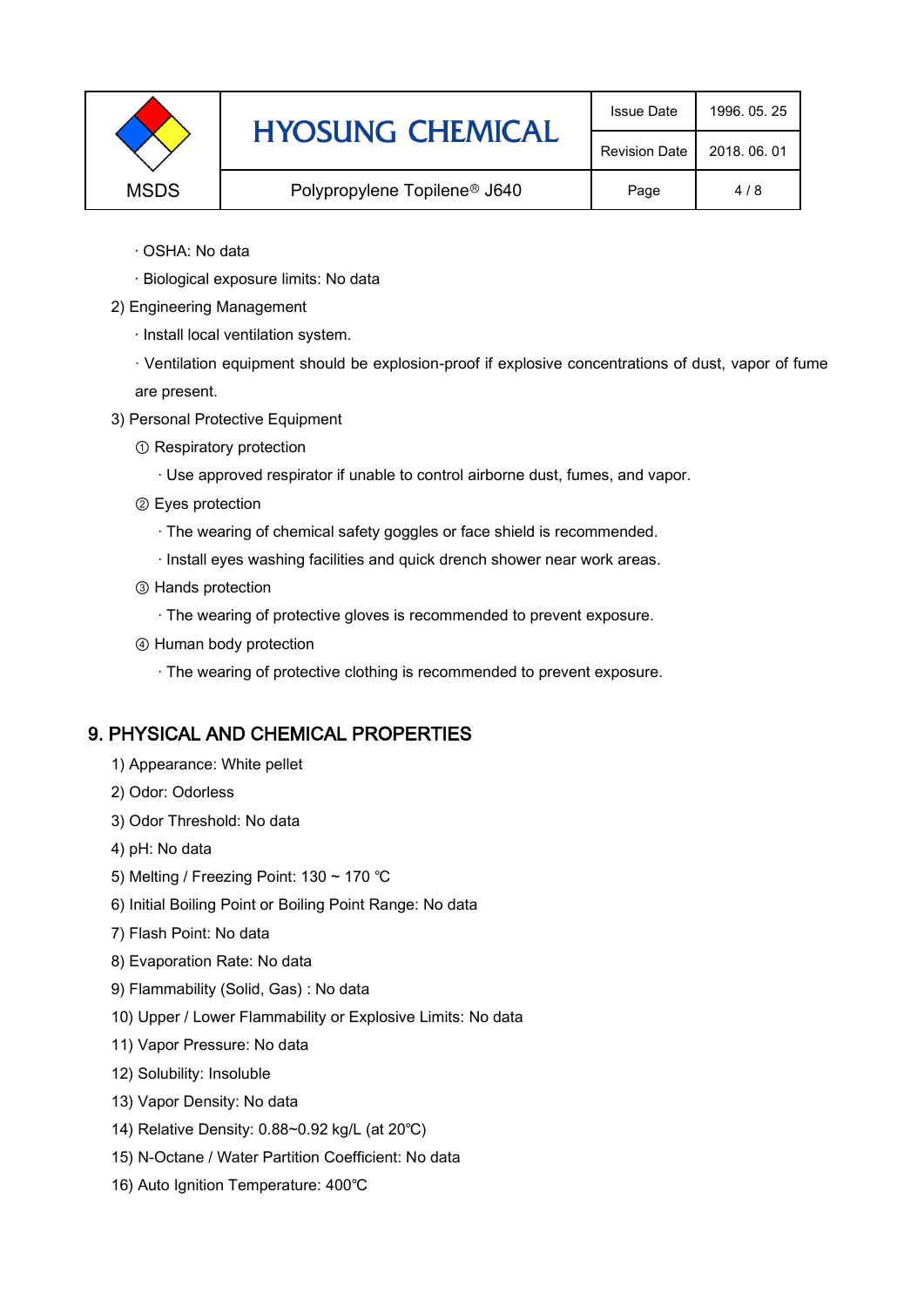|             | <b>HYOSUNG CHEMICAL</b>                  | <b>Issue Date</b>    | 1996, 05, 25 |
|-------------|------------------------------------------|----------------------|--------------|
|             |                                          | <b>Revision Date</b> | 2018, 06, 01 |
| <b>MSDS</b> | Polypropylene Topilene <sup>®</sup> J640 | Page                 | 5/8          |

- 17) Decomposition Temperature: No data
- 18) Viscosity: No data
- 19) Molecular Weight: >10,000

# 10. STABILITY AND REACTIVITY

- 1) Chemical Stability
	- · Stable under normal temperature and pressure.
- 2) Possibility of Hazardous Reaction
	- · Will not occur under normal temperature and pressure.
- 3) Condition to Avoid
	- · Avoid contact with water.
	- · Keep away from heat, sparks and flame.
	- · Avoid contact with strong oxidizing agents, strong alkaline and strong acid.
- 4) Incompatibility with Other Materials
	- · Strong oxidizing materials, Flammable substance.
- 5) Hazardous Decomposition Product

· At elevated temperatures the material will begin to decompose, producing fumes that can contain carbon monoxide, acrolein, aldehydes, and unidentified organic compounds.

#### 11. TOXICOLOGICAL INFORMATION

- 1) Information on the Likely Routes of Exposure
	- · Inhalation: No data
	- · Ingestion: No data
	- · Skin contact: No data
	- · Eye contact: No data
- 2) Delayed and Immediate Effects and Chronic Effects From Short or Long Term Exposure
	- Acute toxicity
		- · Oral: No data
		- · Skin: No data
		- · Inhalation: No data
	- Skin corrosion / irritation: No data
	- Serious eye damage / eye irritation: No data
	- Respiratory sensitization: No data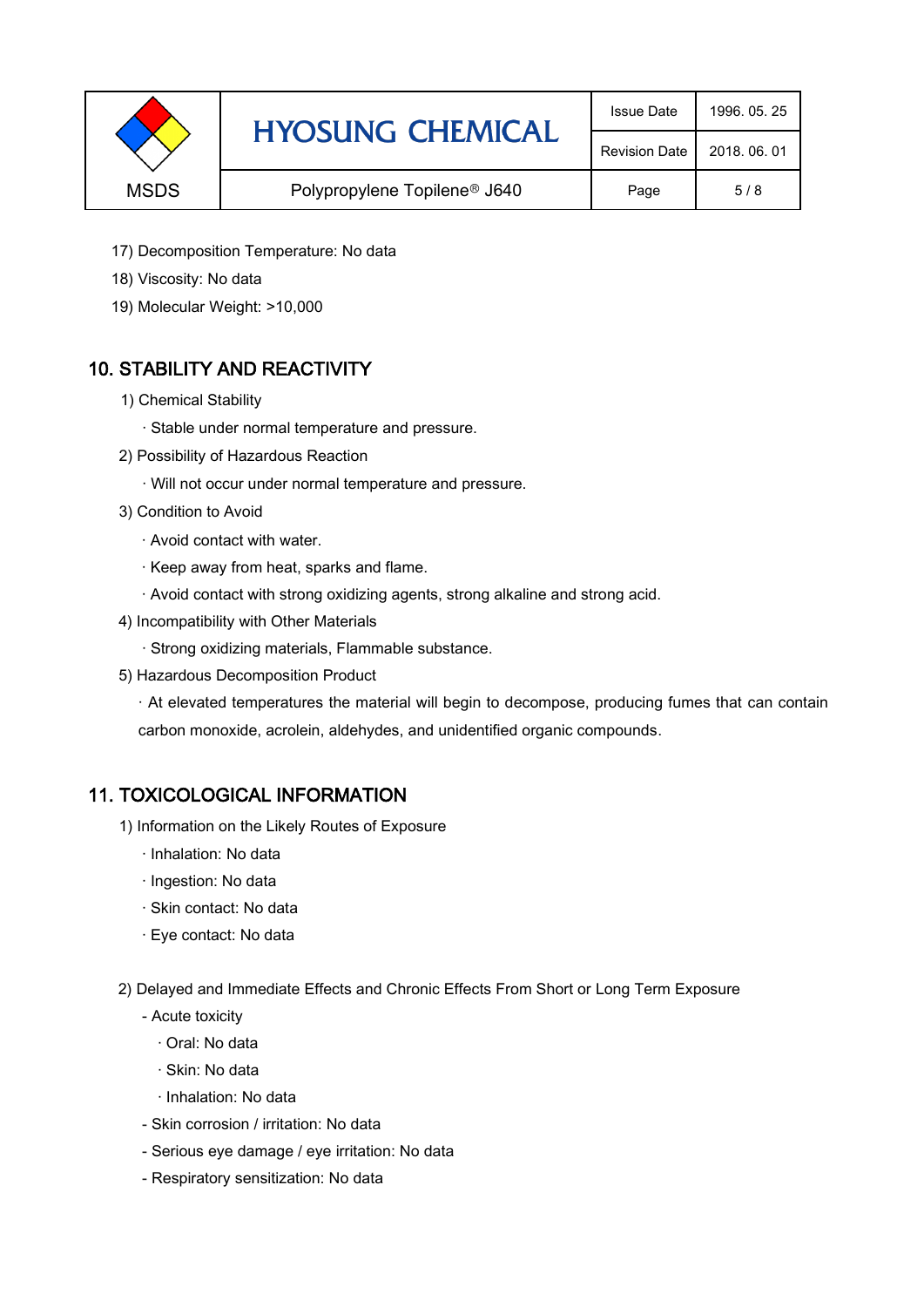|             | <b>HYOSUNG CHEMICAL</b>                  | <b>Issue Date</b>    | 1996, 05, 25 |
|-------------|------------------------------------------|----------------------|--------------|
|             |                                          | <b>Revision Date</b> | 2018, 06, 01 |
| <b>MSDS</b> | Polypropylene Topilene <sup>®</sup> J640 | Page                 | 6/8          |

- Skin sensitization: No data
- Carcinogenicity
	- · Industrial Safety & Health Law: No data
	- · IARC: No data
	- · OSHA: No data
	- · ACGIH: No data
	- · NTP: No data
	- · EU CLP: No data
- Gem cell mutagenicity: No data
- Reproductive toxicity: No data
- Specific target organ systemic toxicity (Single exposure)
- Specific target organ systemic toxicity (Repeated exposure)
- Aspiration hazard: No data

#### 12. ECOLOGICAL INFORMATION

- 1) Ecotoxicity: No data
- 2) Persistence and Degradability: No data
- 3) Bioaccumulative Potential: No data
- 4) Mobility in Soil: No data
- 5) Other Adverse Effects: No data

# 13. DISPOSAL CONSIDERATIONS

- 1) Disposal Method
	- · Dispose in accordance with all applicable environmental regulations.
	- · Empty containers should be recycled or disposed of through an approved waste management facility.
- 2) Disposal Considerations
	- · For proper disposal of used material, an assessment must be completed to determine the proper and permissible waste management options under applicable rules, regulations and laws.

# 14. TRANSPORT INFORMATION

- 1) UN Number: Not regulated as a hazardous material
- 2) UN Proper Shipping Name: Not applicable
- 3) Hazard Class: Not applicable
- 4) Packing Group: Not applicable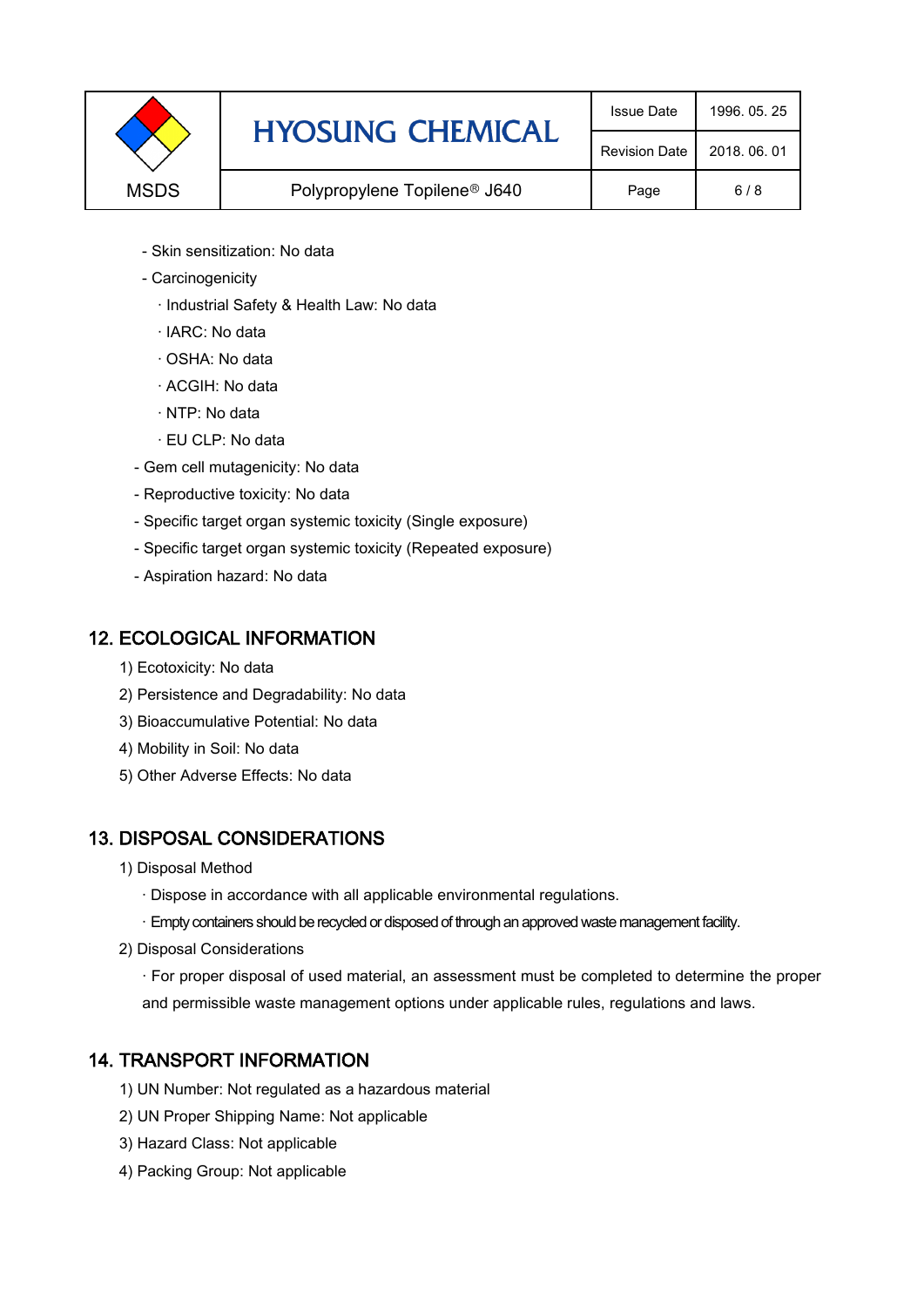|             | <b>HYOSUNG CHEMICAL</b>                  | <b>Issue Date</b>    | 1996, 05, 25 |
|-------------|------------------------------------------|----------------------|--------------|
|             |                                          | <b>Revision Date</b> | 2018, 06, 01 |
| <b>MSDS</b> | Polypropylene Topilene <sup>®</sup> J640 | Page                 | 7/8          |
|             |                                          |                      |              |

- 5) Marine Pollutant: Not applicable
- 6) DOT Number: Not regulated as a hazardous material
- 7) IATA Number: Not regulated as a hazardous material
- 8) IMDG Code: Not regulated as a hazardous material
- 9) Further information: Not a hazardous material under DOT, IATA and IMDG
- 10) Special Precautions for User
	- · Emergency management type of fire: Not applicable
	- · Emergency management type of leak: Not applicable

# 15. REGULATORY INFORMATION

- 1) Industrial Safety and Health Law (KOREA): Not applicable
- 2) Toxic Chemical Substance Subject to Management Act (KOREA): Not applicable
- 3) Hazardous Material Safety Act (KOREA): Not applicable
- 4) Other Local or International Regulation
	- Persistent Organic Pollutant Management Law (KOREA): Not applicable
	- EU Classification
		- · Classification: Not applicable
		- · Risk Phrases: Not applicable
		- · Safety Phrases: Not applicable
	- US Regulations
		- · OSHA: Not applicable
		- · CERCLA: Not applicable
		- · EPCRA 302: Not applicable
		- · EPCRA 304: Not applicable
		- · EPCRA 301: Not applicable
	- Rotterdam Convention material: Not applicable
	- Stockholm Convention material: Not applicable
	- Montreal Protocol on Substance: Not applicable

# 16. OTHER INFORMATION

- 1) Reference
	- · KOSHA: Material Safety Data Sheet